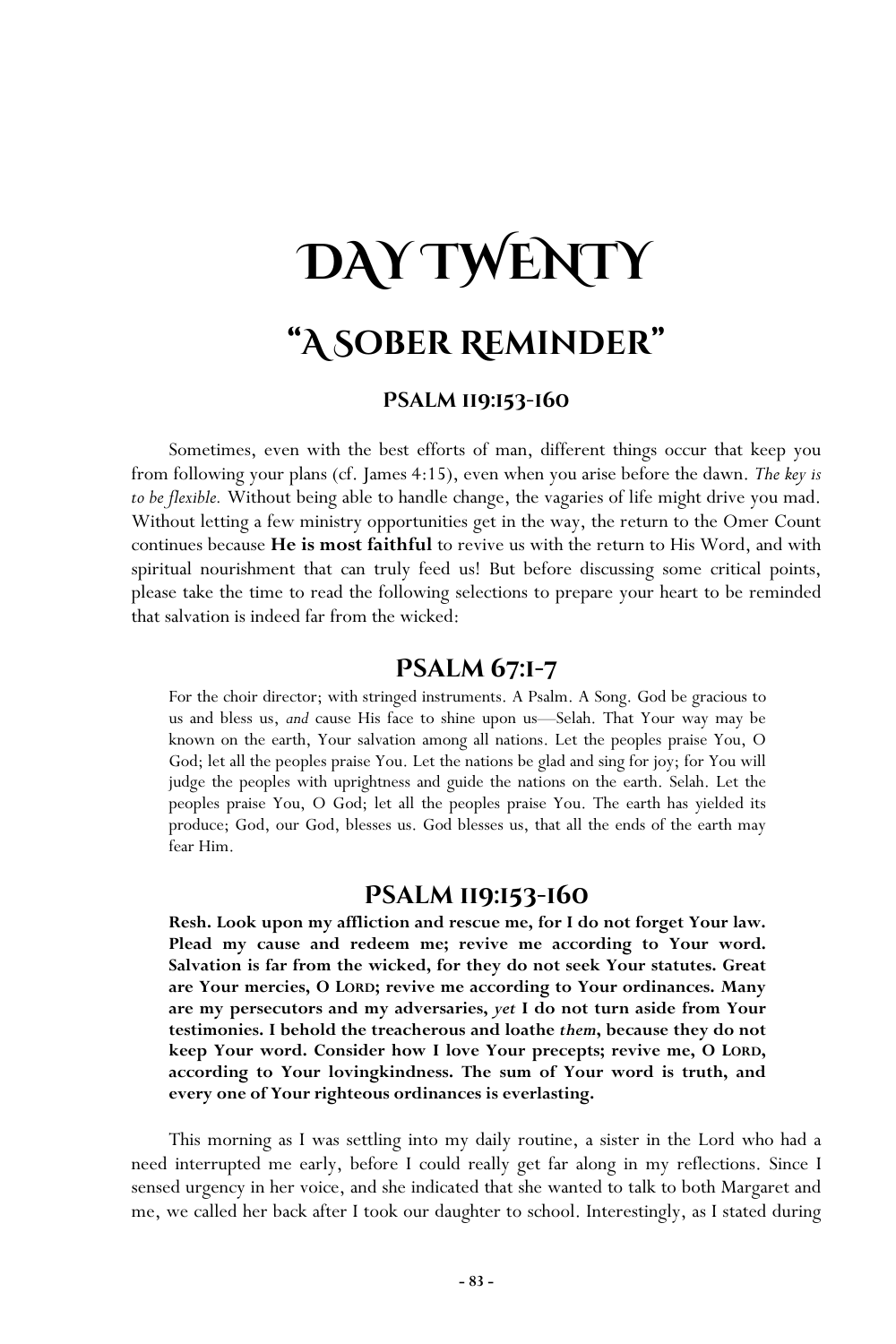## **Counting the Omer**

our conversation, the Lord had put this particular person on my heart a number of times during the past few weeks, but for a variety of reasons, principally lack of time, I never initiated the call reminders that I wrote in my daytimer.

As she now relayed her needs, we were both reminded of the challenges and testing that truly come to those who are seeking to be useful in God's work. Without going into great detail, the temptation of wealth and of all the trappings of money and its attendant power (cf. 1 Timothy 6:10), were being offered to her if she compromised her principles as a godly woman. As I returned to our meditation, I wondered if our conversation had something to do with the passage for consideration today (Psalm 119:153-160).

I did not have to go very far when I was struck by the following verse that made me think about the "tempter," meaning of course, the Devil:

**"Salvation is far from the wicked, for they do not seek Your statutes"** (Psalm 119:155).

In our conversation, it was apparent that a "purported man of God" was using his money, power, and influence to coerce our friend into an untenable position as far as the Scriptures were concerned. She was justifiably livid about the circumstances, and all we could think about after the phone call was a strong confirmation that this "man of God" could not be saved if he were imposing his will upon this woman. It was obvious from our conversation that he was certainly not seeking the statutes of the Word of God, as they are plainly written and communicated.

It is extremely wicked for anyone to impose his or her will forcibly upon someone else, especially under the guise of "God told me so..." and/or "This is your spiritual destiny..." These strong declarations, coupled with the caveat that great wealth will be showered upon you, should remind us immediately of Satan's temptation of Yeshua in the desert. Thankfully, our Spirit-filled friend had thought of those same verses, so I thought I would take another look at them to be reminded of how Yeshua handled the Adversary:

"And Yeshua answered him, 'It is written, "MAN SHALL NOT LIVE ON BREAD ALONE" [Deuteronomy 8:3].' And he led Him up and showed Him all the kingdoms of the world in a moment of time. And the devil said to Him, 'I will give You all this domain and its glory; for it has been handed over to me, and I give it to whomever I wish. Therefore if You worship before me, it shall all be Yours.' Yeshua answered him, 'It is written, "YOU SHALL WORSHIP THE LORD YOUR GOD AND SERVE HIM ONLY" [Deuteronomy 6:13].' And he led Him to Jerusalem and had Him stand on the pinnacle of the temple, and said to Him, 'If You are the Son of God, throw Yourself down from here; for it is written, "HE WILL COMMAND HIS ANGELS CONCERNING YOU TO GUARD YOU" [Psalm 91:11], and, "ON *their*  HANDS THEY WILL BEAR YOU UP, SO THAT YOU WILL NOT STRIKE YOUR FOOT AGAINST A STONE" [Psalm 91:12].' And Yeshua answered and said to him, 'It is said, 'YOU SHALL NOT PUT THE LORD YOUR GOD TO THE TEST' [Deuteronomy 6:16]." When the devil had finished every temptation, he left Him until an opportune time" (Luke 4:4-13).

What is interesting to note in this passage is the fact that Yeshua always answered the Tempter with a response from the Scriptures, and specifically quoted from Deuteronomy 8:3; 6:13, 16. It was Yeshua's obedience here to the will of His Father **that we are to emulate** when we may be tempted to do evil, or be promised great wealth and fame.

Even when the Devil quoted the Scriptures from Psalm 91—which should obviously go to show that even "purported servants of God" can hijack Scripture for their own sordid ends—the use of God's Word and the temptation to believe a lie did not at all move the Lord into stumbling. Should Yeshua (Jesus) have fallen prey to the Adversary's word, then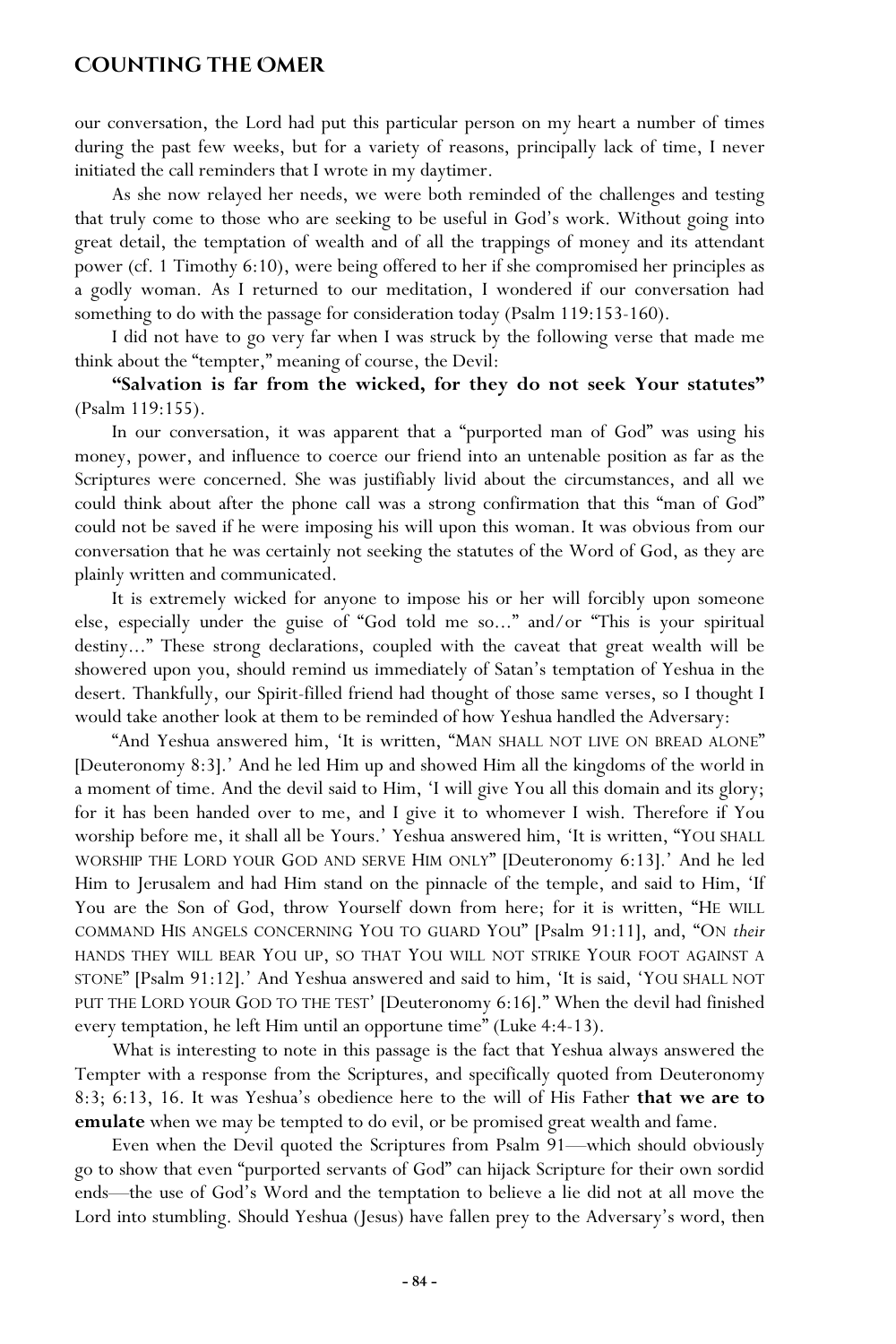# **Day Twenty**

He would not have accomplished the work of redemption as our sinless sacrifice. Interestingly, as I read through the balance of Psalm 91, I was immediately taken to the Hebrew noun *yeshuah* (שועה), which is translated "salvation" in Psalm 119:155 and Psalm 91:16:

"Because he has loved Me, therefore I will deliver him; I will set him *securely* on high, because he has known My name. He will call upon Me, and I will answer him; I will be with him in trouble; I will rescue him and honor him. With a long life I will satisfy him and let him see **My salvation** [*b'yeshuati*, "בישׁוּעת") (Psalm 91:14-16).

Here in these verses, it is very clear that we must love the Lord, know Him, and call upon Him—in order to have Him answer us in our troubles and rescue us from the snares of Satan. Once we truly believe this and have our heart changed from a heart of stone into a heart of flesh, then with the indwelling power of the Holy Spirit, we will be able to discern when the wiles and temptations of the Devil come our way. *Spiritual tests will often never go away*, and I am delighted to say that our friend passed her test through the strength she has in Messiah Yeshua. Our prayers will be directed toward the one evidencing wickedness, because unless he receives the salvation of Yeshua, he falls into the category that the Psalmist has us consider further:

"Many are my persecutors and my adversaries, *yet* I do not turn aside from Your testimonies. I behold the treacherous and loathe *them*, because they do not keep Your word" (Psalm 119:157-158).

This is a sober reminder that there are indeed many non-Believers who might think they are a part of God's people, but by their actions, they reveal the true motives of their hearts. They are adversarial toward God's true children and they berate or persecute them, sometimes using the Bible to justify their motivations. According to today's reflection, it is perfectly legitimate to "loathe" the treacherous or "look at the faithless with disgust" (RSV), because of their sinful actions. Is this not what Yeshua did when He was sparring with the Adversary? He used Scripture and quoted it to put the Tempter in his place.

Coming to the end of the conversation with our friend, since I had already looked at Psalm 119 and was directed to consider Psalm 139 because of some parallel verses in Psalm 139:17, 21, it was easy for me to tell her that the Holy One of Israel had prepared her for this very real temptation. The Creator knew that she was properly prepared because she was a woman of the Word and could discern His voice. Quite naturally, when the trial arose, she was totally prepared to respond faithfully with the truth. As this Psalm so eloquently declares,

"For You formed my inward parts; You wove me in my mother's womb. I will give thanks to You, for I am fearfully and wonderfully made; wonderful are Your works, and my soul knows it very well. My frame was not hidden from You, when I was made in secret, *and* skillfully wrought in the depths of the earth; Your eyes have seen my unformed substance; and in Your book were all written the days that were ordained *for me*, when as yet there was not one of them. How precious also are Your thoughts to me, O God! How vast is the sum of them! If I should count them, they would outnumber the sand. When I awake, I am still with You. O that You would slay the wicked, O God; depart from me, therefore, men of bloodshed. For they speak against you wickedly, and Your enemies take *your name* in vain. Do I not hate those who hate You, O LORD? And do I not loathe those who rise up against You? I hate them with the utmost hatred; they have become my enemies. Search me, O God, and know my heart; try me and know my anxious thoughts;